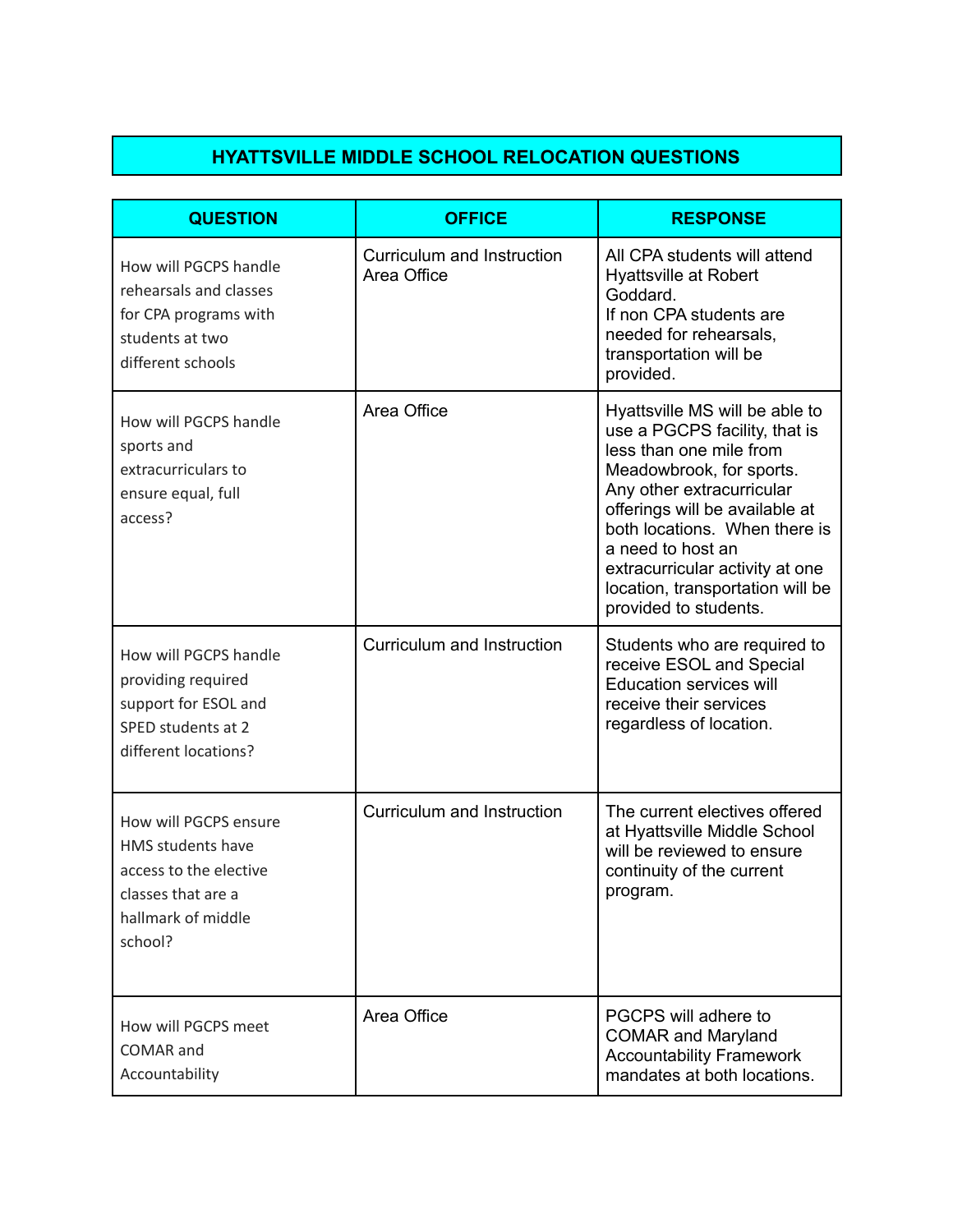| Framework<br>requirements for<br>students at two<br>different schools?                                                                                      |                                           |                                                                                                                                                                                                                                                                                 |
|-------------------------------------------------------------------------------------------------------------------------------------------------------------|-------------------------------------------|---------------------------------------------------------------------------------------------------------------------------------------------------------------------------------------------------------------------------------------------------------------------------------|
| How will PGCPS<br>support school<br>leadership in ensuring<br>the school community<br>remains engaged even<br>while at 3 different<br>locations?            | Area 2                                    | Extracurricular activities will<br>allow for students to engage<br>as one community. School<br>leadership will also be<br>creative in providing<br>opportunities for members of<br>the school community to<br>connect both virtually and in<br>person (when permissible).       |
| Will HMS students be<br>required to wear<br>uniforms while housed<br>in swing space?                                                                        | Area 2                                    | HMS students will continue to<br>wear uniforms.                                                                                                                                                                                                                                 |
| Would teachers be<br>split across 2<br>locations? Would<br>teachers and staff be<br>expected to travel<br>between locations?                                | Curriculum and Instruction<br>Area Office | In the district, there are<br>certain positions that travel to<br>schools on an A Day/ B Day<br>rotation. Depending on the<br>type of position it is possible<br>that some positions may<br>rotate. Where this is not<br>applicable, supplemental<br>staffing will be provided. |
| For non CPA students<br>will they have access<br>to performing arts<br>electives?                                                                           | Area Office<br>Curriculum and Instruction | The creative arts electives<br>will be accessible to students<br>in both locations.                                                                                                                                                                                             |
| How will safe<br>transportation for<br>students, teachers and<br>parents/caregivers be<br>provided, including for<br>activities before and<br>after school? | <b>Transportation Office</b>              | Students will be provided<br>transportation to both<br>locations. Transportation will<br>also be available for students<br>who choose to participate in<br>an extracurricular activity.                                                                                         |